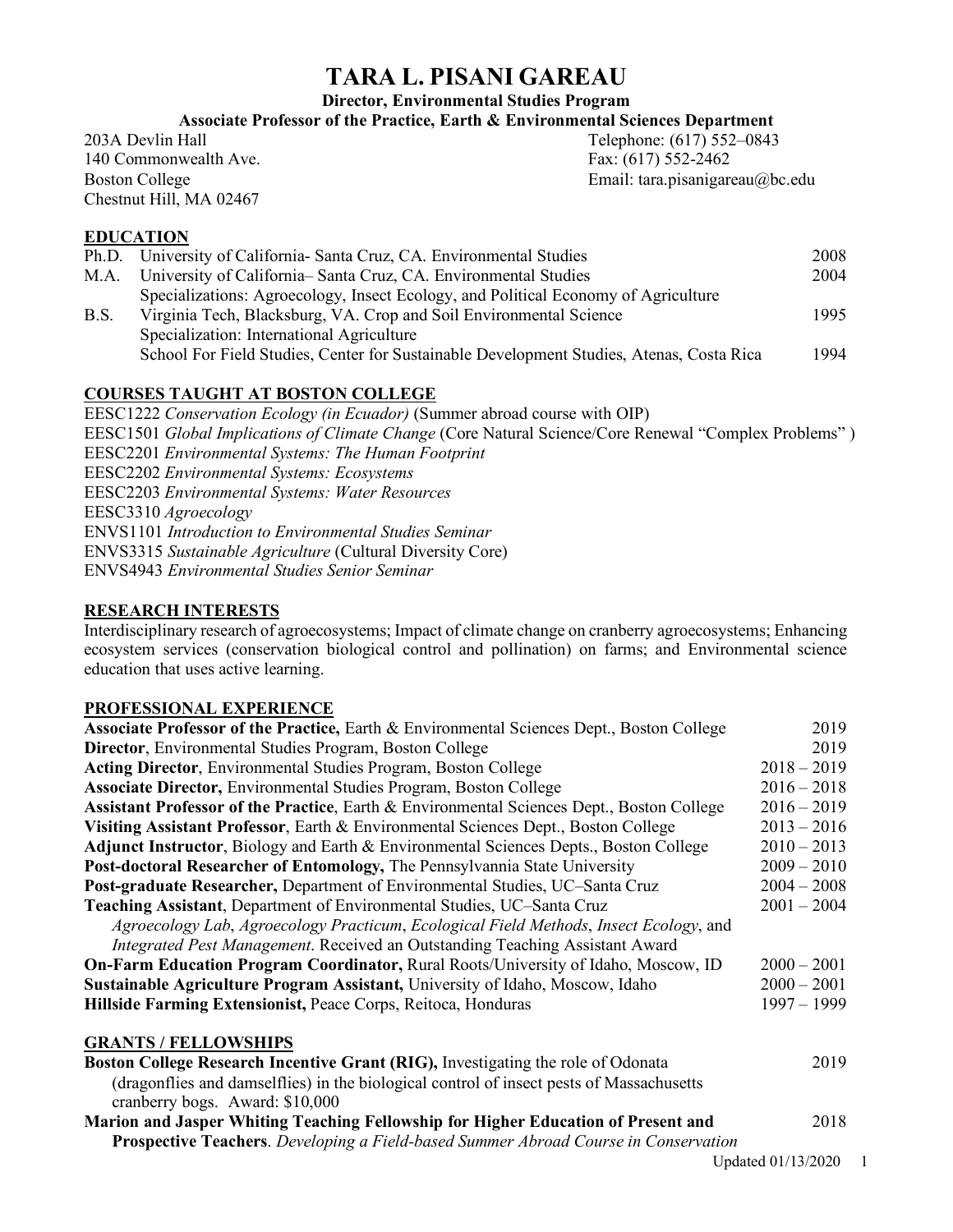| Boston College Institute for the Liberal Arts, Grant to support the guest speaker, former EPA<br>Administrator Gina McCarthy. Award: \$2,500 | 2018          |
|----------------------------------------------------------------------------------------------------------------------------------------------|---------------|
| Winston Center for Leadership and Ethics, Grant to support the guest speaker, former EPA<br>Administrator Gina McCarthy. Award: \$7,500      | 2018          |
| Boston College Institute for the Liberal Arts, Grant to support the guest speaker, Governor                                                  | 2017          |
| Bill Ritter Jr. Award: \$2,500                                                                                                               |               |
| Winston Center for Leadership and Ethics, Grant to support the guest speaker, Governor<br>Bill Ritter Jr. Award: \$1,500                     | 2017          |
| Boston College University Council on Teaching (UCT), Teaching, Advising and Mentoring                                                        | 2016          |
| Grant. "Enriching the reflection component of our complex problems course, Global<br>Implications of Climate Change," Award: \$13,494        |               |
| Boston College Institute for the Liberal Arts, "Organizing a Week-Long, Interdisciplinary                                                    | 2015          |
| Series of Events around Pope Francis's much-anticipated Forthcoming Encyclical on the                                                        |               |
| Environment." Co-PDs: Brian Gareau, Noah Snyder, and James Keenan, Award: \$25,000                                                           |               |
| Boston College Ignite Grant. "Massachusetts Cranberries: Sustaining a Native Production                                                      | $2014 - 2015$ |
| System amidst a Changing Climate." Co-PD: Brian Gareau, Award: \$30,000                                                                      |               |
| Western SARE (Sustainable Agriculture Research & Education). "Investigating the Effect                                                       | $2006 - 2008$ |
| of Hedgerows to Enhance Natural Biological Control." Award: \$10,000                                                                         |               |
| USDA National Research Initative: Integrated Biology of Arthropods and Nematodes.                                                            | $2006 - 2008$ |
| Perennial Habitat for Conservation Biological Control: An Investigation at Two Spatial                                                       |               |
| Scales. PIs: Carol Shennan and Deborah Letourneau, Award: \$389,070                                                                          |               |
| <b>USDA Integrated Organic Program.</b> Improving Fertility and Pest Management Strategies                                                   | $2004 - 2008$ |
| for Organic Crop Production and Strengthening Researcher/Grower Network.                                                                     |               |
| PDs: Steven Gliessman, Joji Muramoto, Carol Shennan, and Sean Sweezey. Award: \$571,902                                                      |               |
| Earthbound Farm Graduate Student Fellowship. Award: \$4,000                                                                                  | $2004 - 2007$ |
| Center for Agroecology and Sustainable Food Systems Seed Grant. Award: \$8,000                                                               | 2004          |
| Department of Environmental Studies Graduate Student Grants.                                                                                 | $2003 - 2007$ |
| UC-Santa Cruz. Award: \$5,000                                                                                                                |               |
| <b>USDA Higher Education Challenge Grant.</b> Community-based Experiential Education                                                         | $2001 - 2004$ |
| Program in Sustainable Agriculture. Co-PIs: Colette DePhelps and Cinda Williams,                                                             |               |
| Award: \$250,000                                                                                                                             |               |

**PUBLICATIONS** (\* Work done with students)

- **Pisani Gareau, T**., Vortman, C., and Barbercheck, M. (2019). Carabid Beetles (Coleoptera: Carabidae) Differentially Respond to Soil Management Practices in Feed and Forage Systems in Transition to Organic Management. *Renewable Agriculture and Food Systems*. DOI: https://doi.org/10.1017/S1742170519000255
- Gareau B. J., Huang X.\*, Pisani Gareau T. (2018) Social and ecological conditions of cranberry production and climate change attitudes in New England, PLoS One 13 (12): e0207237, https://doi.org/10.1371/journal.pone.0207237
- Jabbour, R., **Pisani Gareau, T.**, Smith, R., Mullen, C., and Barbercheck, M. (2016) Cover Crop and Tillage Intensities Alter Ground-dwelling Arthropod Communities during the Transition to Organic Production. *Renewable Agriculture and Food Systems*, 31 (4): 361–374.
- Schipanski, M., Smith, R. G., **Pisani Gareau, T.**, Jabbour, R., Lewis, D., Barbercheck, M., Mortensen, D., Kaye, J. (2014) The Structure of Multivariate Relationships Influencing Crop Yields During the Transition to Organic Management. *Agriculture, Ecosystems, and Environment*. 189: 119–126.
- **Pisani Gareau, T.**, Letourneau, D. K., and Shennan, C. (2013) Relative Densities of Natural Enemy and Pest Insects within California Hedgerows. *Environmental Entomology*. 42(4): 688–702.
- Muramoto, J., Gliessman, S. R., Shennan,C. **Pisani Gareau, T.**, Monsen, K.L., Pedersen, S., Bolda, M.P., Daugovish, O. Bull, C.T., Li, C., Leap, J., Nieto, D., Bryer, J., Koike, S.T., Smith, R.F., Gaskell, M., Klonsky, K. Salas, W. and Oomen, G.J.M. (2013) The Organic Research Network Project on the Central Coast of California. *Acta Hort.* (ISHS) 1001:35-45.

Smith, R. G., **Pisani Gareau, T.**, Mortensen, D. A., and Barbercheck, M. (2011) Assessing and Visualizing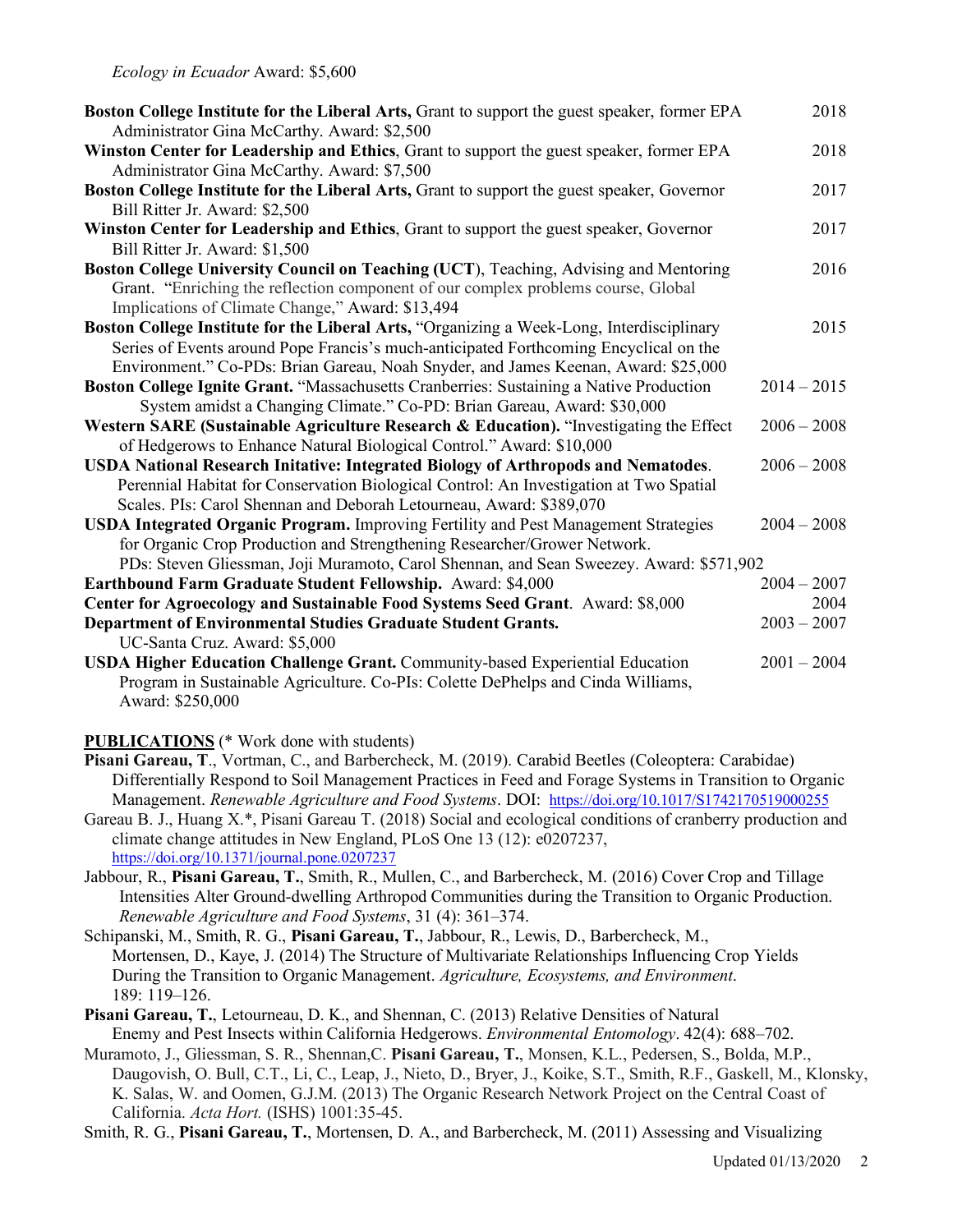Agricultural Management Practices: A Multivariable Hands-On Approach for Education and Extension. *Weed Technology*. 25: 680–687.

- **Pisani Gareau, T.** and Shennan, C. (2010) Can Hedgerows Attract Beneficial Insects and Improve Pest Control? A Study of Hedgerows on Central Coast Farms. The Center of Agroecology and Sustainable Food Systems. University of California, Santa Cruz. Research Brief #13, Fall 2010 Issue.
- **Pisani Gareau, T.**, Smith, R. G., Barbercheck, M. and Mortensen, D. A. (2010) Spider Plots: A Tool for Participatory Extension Learning. *Journal of Extension*. 48 (5) Available at http://www.joe.org/joe/2010october/pdf/JOE\_v48\_5tt8.pdf (verified 5 January 2017)
- Carvalho, C.\*, **Pisani Gareau, T.**, and Barbercheck, M. (2010) Ground and Tiger Beetles (Coleoptera: Carabidae)." *Penn State University Extension Factsheet*. http://ento.psu.edu/extension/factsheets/groundbeetles (verified 5 January 2017)
- **Pisani Gareau, T. (**2010) Biological Control. In P. Robbins, D. Mulvaney and G. J. Golson (Eds). *Green Food: An A-to-Z Guide*. Sage Reference Online, Sage Publications, Thousand Oaks, CA.
- **Pisani Gareau, T.** (2010) Integrated Pest Management. In P. Robbins, D. Mulvaney and G. J. Golson (Eds). *Green Food: An A-to-Z Guide*. Sage Reference Online, Sage Publications, Thousand Oaks, CA.
- **Pisani Gareau, T.**, DeBarros, N., Barbercheck, M. and Mortensen, D. A. (2009) Conserving Wild Bees in Pennsylvania. *PSU Ag Communications and Marketing* #UFO23. Available at http://pubs.cas.psu.edu/FreePubs/pdfs/uf023.pdf. (verified 5 January 2017)
- **Pisani Gareau, T. (**2009) Buffers. In L. Duram (ed.) *The Encyclopedia of Organic, Sustainable, and Local Food*. Greenwood Publishing Group. Westport, CT.
- **Pisani Gareau, T.** (2009) Beneficial Insects. In L. Duram (ed.) *The Enclyclopedia of Organic, Sustainable, and Local Food*. Greenwood Publishing Group. Westport, CT.
- **Pisani Gareau, T.** (2009) Workshop Report: Weed School. *Sustainable Ag News*. v 6 (2)
- **Pisani Gareau, T.** (2008) Farmscaping for Conservation: Factors that Influence Farmers Conservation Behavior & the Potential of Hedgerows for Enhancing Biological Control Services." (Dissertation) University of California, Santa Cruz. ISBN 978-0-54-993130-0
- Shennan, C., **Pisani Gareau, T.**, and Sirrine, J. R. (2004) Agroecological Interventions in the USA. In Pretty, J. (Ed.) *The Pesticide Detox: Solutions for Safe Agriculture*. Earthscan Publications.

#### **MANUSCRIPTS IN PROGRESS** (\* Work done with students)

- **Pisani Gareau, T.**, Walker, S.\*, Andrews, M.K.\*, and Gross, R.\* Odonate Fauna of the Cranberry Bog Agroecosystem: Environmental Drivers of Abundance and Diversity and Potential for Biological Control. (In Preparation)
- Gareau, B.J., Huang X.\*, **Pisani Gareau T**., and DiDonato, S., The Strength of Green Ties: Massachusetts Cranberry Grower Social Networks and Effects on Climate Change Attitudes*.* Submitted to *Climatic Change* December 2019/January 2020.
- **Pisani Gareau, T.** and Gareau, B.J. Importance of Mentorship in Core Education Geared towards Educating the Whole Person. In M. Crane, D. Quigley, and A. Boynton (Eds) *Boston College's Core Renewal*
- Moscovitz, A.\* and **Pisani Gareau, T.** (Accepted for Publication, 2016) An Overview of Urban Agriculture Youth Programs in Major Cities of the US and the Integration of STEM Curriculum and Activities. In A. Patchen, G.M. Barnett, L. Esthers, and N. Knobloch (Eds.) *Designing urban agriculture programs to improve STEM learning and teaching*. Springer.
- **Pisani Gareau, T.** and Tooker, J. "Why is Successful Conservation Biological Control So Elusive?" (In Preparation)

#### **RESEARCH PRESENTATIONS**

- **Pisani Gareau, T.** (2018). "Campus as a living laboratory for sustainability learning, research, and mentorship." Presented at the Organized Oral Session #14: "The Value of Students Exploring Ecosystem Services on Urban Campuses."103<sup>rd</sup> Annual Meeting of The Ecological Society of America, New Orleans, LA. 8 August.
- **Pisani Gareau, T**. and Gareau, B. J. (2017) "Sustainability of Massachusetts Cranberry Bogs in a Changing Climate." (Invited talk) BC Greener Lib. Boston College. 13 December.
- Gareau, B.J. and **Pisani Gareau, T**. (2017) "Cranberries and Climate Change: Massachusetts Cranberry Growers and the Challenges of Adaptation." (Invited talk) Yale Agrarian Studies Program. New Haven, CT
- Gareau, B. J. and **Pisani Gareau, T**. (2017) "Livelihood, Ecology, and Other Conditions of Cranberry Production in a Changing Climate." Boston College Environmental Sociology Working Group.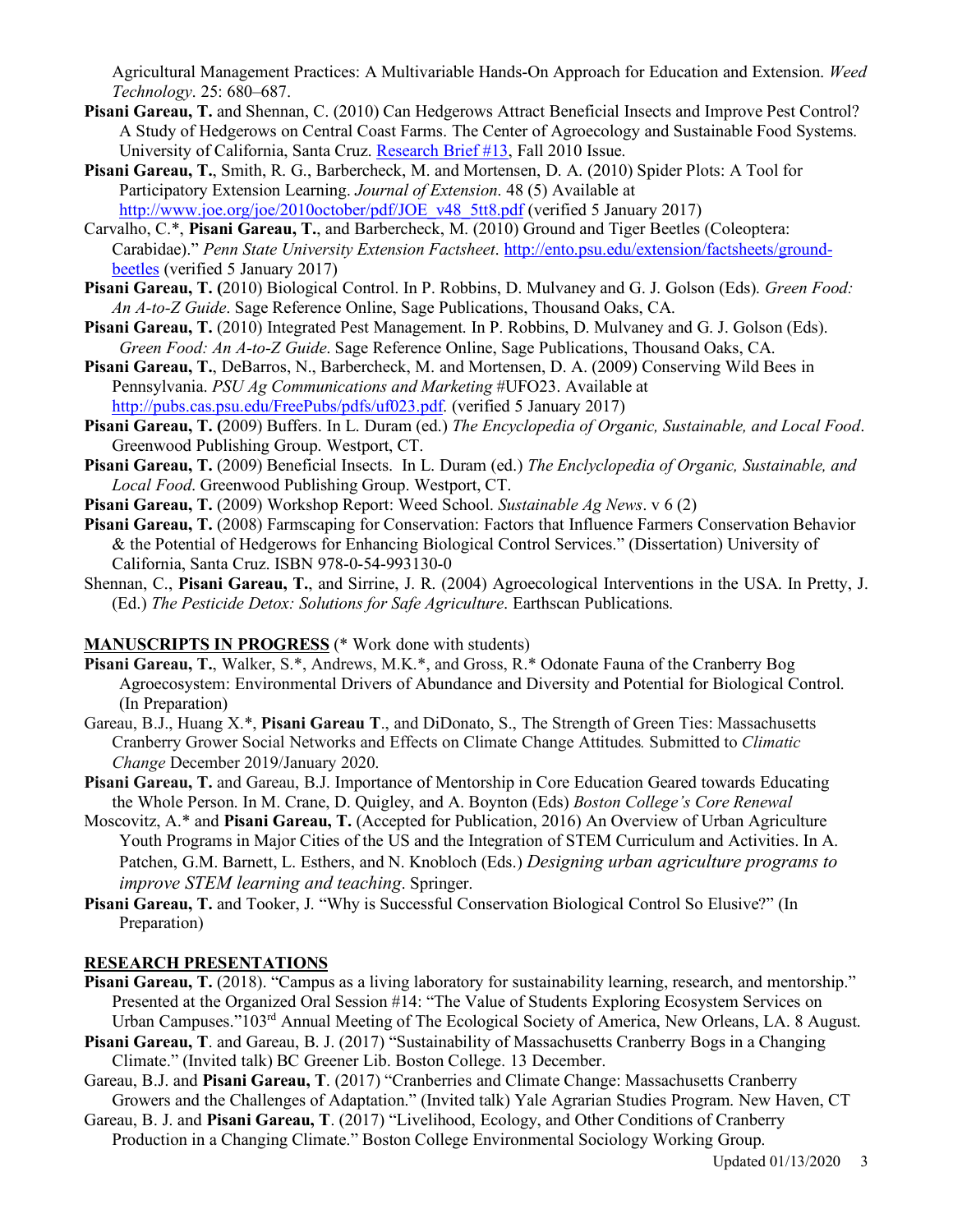- Gareau, B. J. and **Pisani Gareau, T.** (2016, December) "Cranberries and Climate Change. How Are Cranberry Growers Adapting for Socio-ecological Change?" (Invited talk) Weston Observatory Colloquium Series, Weston, MA. 14 December.
- Gareau, B.J. and **Pisani Gareau, T. (**2016, August) "Cranberries and Climate Change: How Are Massachusetts Cranberry Growers Adapting to Socio-ecological Change?" (Talk) Section on Environment and Technology Paper Session. Advances in Micro-Level Research, Annual Meeting of the American Sociological Association, Seattle, WA. 22 August.
- **Pisani Gareau, T.** (2015) "The Impact of Climate Change on Massachusetts Cranberry Bogs." (Invited talk) Weston Observatory Colloquium Series, Weston, MA. 6 May.
- Murrell, E. B., Mullen, C., **Pisani Gareau, T.,** and Barbercheck, M. (2015) "Crop Management Legacies in Organic Systems Affect Environmental Conditions, But Not Ground Beetle Communities." (Poster) 100th Annual Meeting of the Ecological Society of America. Baltimore, MD
- Schipanski, M., Smith, R. G., **Pisani Gareau, T.** Jabbour, R., Lewis, D., Barbercheck, M., Mortensen, D., Kaye, J. (2013, August) "The Structure of Multivariate Relationships Influencing Crop Yields During the Transition to Organic Management." (Poster) 98<sup>th</sup> Annual Meeting of the Ecological Society of America. Minneapolis, MN
- **Pisani Gareau, T.** and J. Tooker. (2010) "Conservation biological control: In Search of the Holy Agroecological Grail?" (Talk) 95<sup>th</sup> Annual Meeting of the Ecological Society of America. Pittsburgh, PA.
- Smith R. G., **Pisani Gareau, T.,** Mortensen, D. A., and Barbercheck, M. E. (2010) "Assessing and Evaluating Multifunctionality in Agroecosystems: An Education and Extension Exercise." (Talk) Annual Meeting of the Northeastern Weed Science Society, Cambridge, MA.
- Smith R. G., **Pisani Gareau, T.**, Mortensen, D. A., and Barbercheck, M. E. (2010) "Assessing and Evaluating Multifunctionality in Agroecosystems: An Education and Extension Exercise." (Poster) Annual Meeting of the Weed Science Society of America, Denver, CO.
- Mortensen, D., DeBarros, N., Tooker, J. and **Pisani Gareau, T.** (2009) **"**Pollinators, Predators, and Plants: Building Landscapes to Attract Beneficial Insects." PASA's 18<sup>th</sup> Annual Farming for the Future Conference. University Park, PA.
- **Pisani Gareau, T. (**2009) "Natural Enemy and Pest Species Associations with Hedgerows and Movement into Crop Fields." (Talk) EcoFarm Conference. Asilomar, CA.
- **Pisani Gareau, T.** (2008) "On the Edge with Hedges: Farmscaping for Conservation in the Central Coast of California– The Case of Hedgerows for Enhancing Conservation Biological Control." (Talk) UCSC's Department of Environmental Studies Seminar Series. 7 May.
- Letourneau, D. K., Shennan, C., Bothwell, S. G., and **Pisani Gareau, T. (**2008) "Vegetation Management for Biological Control in Annual Crops: Spatial Scale and Meta-communities." (Talk) XIII International Congress of Entomology. Durban, South Africa
- **Pisani Gareau, T. (**2008) "Investigating the Influence of Perennial Habitat on Arthropod Natural Enemies in the Central Coast of California." (Talk) Annual Meeting of Functional Agricultural Biodiversity Working Group. Portland, OR.
- **Pisani Gareau, T. (**2007) "Conservation-based Farming in the Central Coast of California." (Talk) National Conference on Agriculture and the Environment. Asilomar, Pacific Grove, CA.
- **Pisani Gareau, T.**, C. Shennan, and D. Letourneau. (2007) "Hedgerows: Enhancing Conservation Biological Control Potential in California Annual Vegetable Systems?" (Talk) 92<sup>nd</sup> Annual Meeting of the Ecological Society of America. San Jose, CA.
- **Pisani Gareau, T.** and Bothwell, S. (2007) "Conservation Biological Control in the Central Coast of California: Investigating the Influence of On-farm Native Hedgerows and Landscape Diversity on Arthropod Natural Enemies." (Poster) The STEPS's Institute Central Coast Biodiversity Workshop. Santa Cruz, CA.
- **Pisani Gareau, T. (**2007) "Insect Natural Enemies and Pests Associated with Hedgerow Plants Established in California Vegetable Systems." (Poster) 91st Annual Meeting Pacific Branch Entomology Society of America. Portland, OR.
- **Pisani Gareau, T.** (2005) "Farmscaping with Hedgerows in the Central Coast of California: Examining the Potential for Biological Control." (Poster) 90<sup>th</sup> Ecological Society of America Annual Meeting. Montreal, Canada.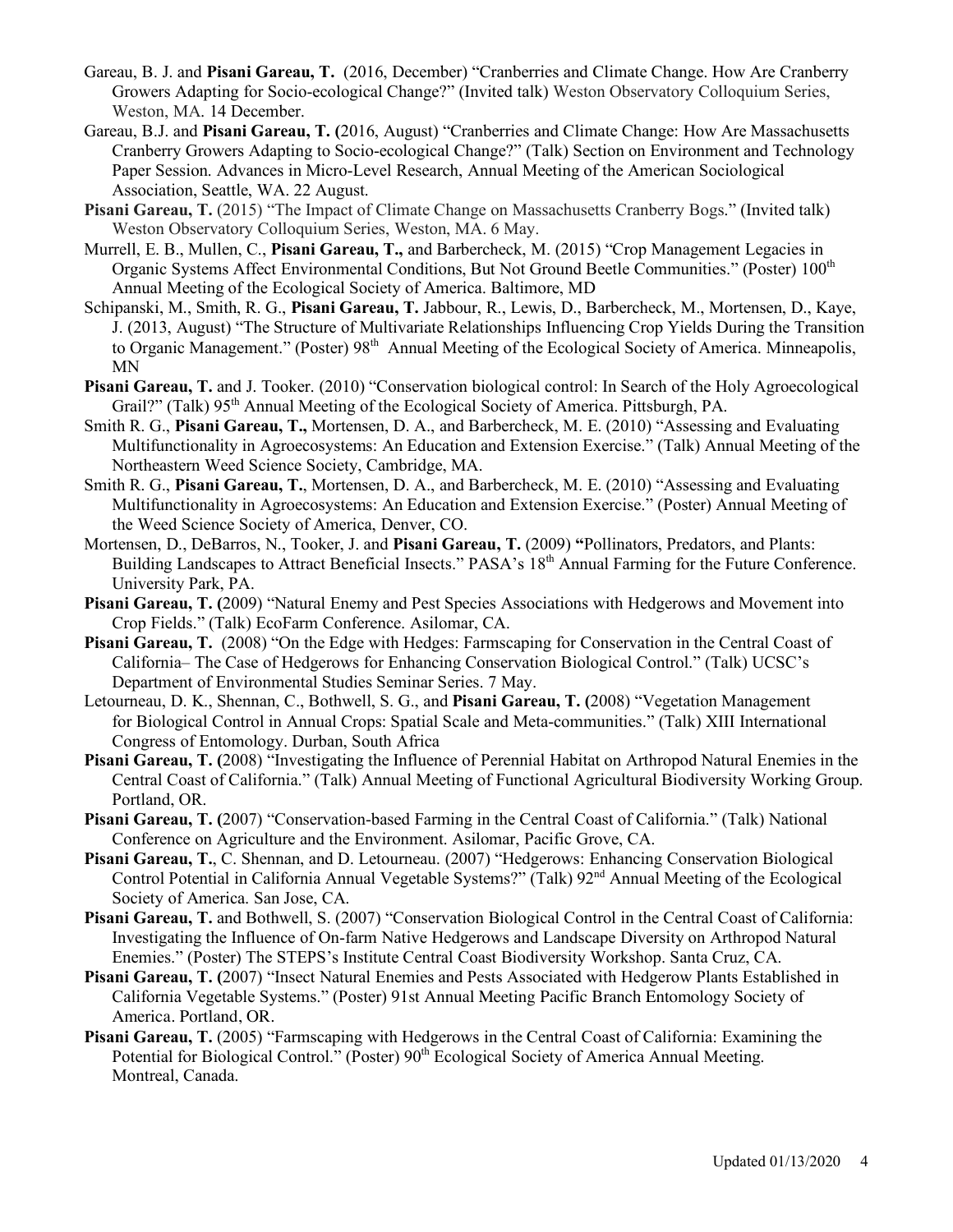## **INVITED TALKS, LECTURES, & WORKSHOPS**

- Pisani Gareau, T. (2019) Panel Moderator for "Environmental In(Justice) in the Americas: A Conversation from Puerto Rico and the Americas." International Education Week, Boston College, 13 November 2019.
- **Pisani Gareau, T.** (2019) Introduced former President of Ireland and UN High Commissioner of Human Rights, Mary Robinson for Lowell Humanities Lecture Series. 11 September 2019.
- **Pisani Gareau, T, w/ B. Gareau.** (2019) "A Peace Corps Love Story" Agape Latte. Boston College
- **Pisani Gareau, T.** with Dixon, B. and Stelmazsk, J. (2018) "Sustainability and Diversity" (Panel discussant). Lunch and Learn Series. Office of Institutional Diversity. 29 November 2018.
- Gareau, B. and **Pisani Gareau, T.** (2018) "Core Curriculum Immersion: Our Experience." Boston College Board of Regents Annual Meeting. Irish Room, Boston College. November
- **Pisani Gareau, T.** (2017) "Sustainability of Massachusetts Cranberry Bogs." BC Greener Lib group. December
- Pisani Gareau, T. (2017) "Amazing World of Arthropods." Presentation to 3<sup>rd</sup> grade class in Willard Elementary, Concord, MA 6 June 2017.
- **Pisani Gareau, T.** with Gareau, B. (2016) "Bridging the University Mission and the Classroom." Intersections Forefront Social. Sponsored by Intersections. Boston College. 29 November 2016.
- **Pisani Gareau, T.** (2016) "Teaching the Core." (Panel discussant). Excellence in Teaching Day. Boston College. May
- **Pisani Gareau, T.** with Gareau, B. (2016) "BC's Core Renewal– Teaching a Complex Problems Course." Coffee with a Professor. University Advancement, Boston College. April
- **Pisani Gareau, T.** with Gareau, B. (2016) "BC's Core Renewal– What is a Complex Problems Course?" Admitted Eagle Day. Boston College. January
- **Pisani Gareau, T. (**2015) "Ten Reasons Why You Should Care about Agriculture." Sustainability Living Learning Community Seminar, Boston College. November
- **Pisani Gareau, T. (**2012) "Ecohydrology of Agriculture." Guest lecture for Ecohydrology class. Department of Earth and Environmental Sciences, Boston College. December
- **Pisani Gareau, T. (**2009) "Hedgerows: Diversifying Farms with Native Perennials to Conserve Insect Natural Enemies." Penn State's Department of Entomology Seminar Series. September
- **Pisani Gareau, T.** (2009, April) "On the Edge with Hedges: Farmscaping for Conservation in the Central Coast of California - The Case of Hedgerows for Enhancing Conservation Biological Control." Penn State's Department of Entomology Seminar Series.
- Pisani Gareau, T., Smith, R. and Barbercheck, M. (2009) "The Ground [Beetles] Beneath Your Feet." Agroecology Day at the Russell E. Larson Agricultural Station. Rocksprings, PA.
- **Pisani Gareau, T.**, Smith, R., Barbercheck, M., Mortensen, D., DeBarros, N.\*, Curren, W., Ryan, M., Nord, E. and Sandy, D. (2009) "Weed Suppression and Biodiversity through Cover Crops and Field Edge Plants." Russell E. Larson Agricultural Station. Rocksprings, PA.
- Pisani Gareau, T. (2009) "Hedgerows: Diversifying Farms with Native Perennials to Conserve Insect Natural Enemies." Organic Research Network Final Workshop Series. Watsonville, CA.
- **Pisani Gareau, T. (**2009) "Conservation Tillage." IPM Workshop Series. Agriculture Land-Based Training Association. Salinas, CA.
- **Pisani Gareau, T.** and Bothwell, S. (2008) "Managing for Insect Natural Enemies." IPM Workshop Series. Agriculture Land-Based Training Association. Salinas, CA.
- **Pisani Gareau, T. (**2007) "Applications of Insect Ecology." Guest Lecture for ENVS131 Insect Ecology. University of California, Santa Cruz, CA.

#### **SERVICE**

Director, The Environmental Studies Program (2019-ongoing)

Acting Director, The Environmental Studies Program (2018-2019)

Organizer of Environmental Studies lecture series, "Answering the Call: The Science, Policy, and Ethics of the Global Climate Crisis." (2019-2020)

Interviewer and Evaluator for Gabelli Presidential Scholars Program, Boston College. (2019, 2020)

Editor of Special Issue "Agriculture Production and Global Climate Change: Social, Cultural, and Agroecological Aspects of the Agriculture/Climate Interface." *Sustainability* (2018, 2019)

https://www.mdpi.com/journal/sustainability/special\_issues/agricultural\_production\_climate\_change Organizer of a three-part event featuring keynote speaker Gina McCarthy, EPA Administrator 2013-2017 (2018) http://events.bc.edu/event/gina\_mccarthy\_former\_environmental\_protection\_agency\_administrator#.XDjPm89Kg6g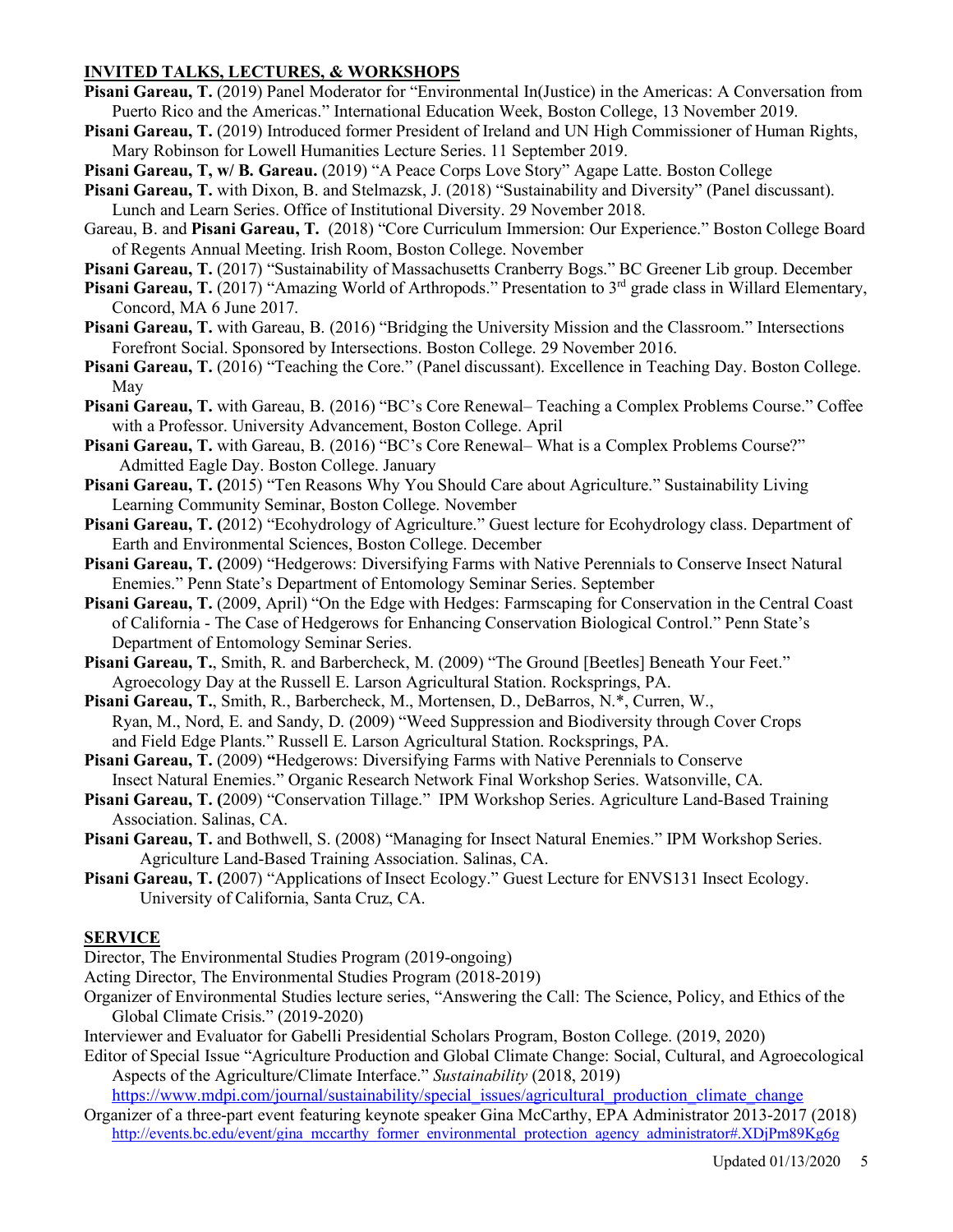- Moderator "Hot Topics in Energy and Environment" A joint BCEEAN and Earth and Environmental Sciences Panel Discussion. Cadigan Alumni Center. 20 September. (2018)
- Advisor to Real Food, Boston College (2018–on-going)
- Invited Mentor to Presidential Scholar (2018–2022)
- Invited Mentor to Doris Duke Conservation Scholar (2019-2020)
- Invited Peer Reviewer of textbook, *Earth Law*. The Froebe Group (2020)
- Invited Peer Reviewer of textbook *Agroecology: The Ecology of Sustainable Food Systems*, *Third Edition* by Stephen Gliessman, CRC Press. (2018)
- Field trip organizer. Hosted 25 agrarian scholars from Japan, organized tours of three farms in Concord. (4 June 2018)
- Organizer "Environmental and Sustainability Higher Education in the Boston Area." A meeting of directors and chairs of environmental studies programs at colleges and universities in the Boston area. Boston College. Chestnut Hill, MA. (2 Nov 2017)
- Organizer of a three-part event featuring keynote speaker Bill Ritter Jr. Colorado Governor, 2007-2011 http://events.bc.edu/event/governor\_bill\_ritter\_jr#.XDjPg89Kg6g (2017)
- Organizer of Charles River Clean Up. Environmental Studies students collected trash from the banks of the Charles for the Charles River Clean Up Day and then followed the activity with a kayak trip down the Charles. (29 April 2016)
- Invited Panelist in New Faculty Lunch. Organized and hosted by the Morrissey College of Arts and Sciences Dean's Office. (2016, 2017, 2018)
- Participant in STEAM Day at Willard Elementary. Volunteered to facilitate STEAM activities for kindergarten and  $4<sup>th</sup>$  grade classes. The activities were designed by the Lesley STEAM Learning Lab (2017)
- Invited Peer Reviewer, text book proposal, *Introduction to Environmental Science* by Vanessa Fox, Oxford University Press, (3 February 2017)
- Invited Peer Reviewer, Human Ecology Review.(2017)
- Participant in Core Renewal Retreat. Participated in facilitated conversations about liberal arts education among faculty who taught Core Renewal Pilot courses. Wentworth by the Sea, New Hampshire. (24–28 May 2017)
- Participant with Schoder, T.\* in the Massachusetts Power Dialog, Boston University, (4 April 2016)
- Conference Organizer with Brown, K., DiLeo, D., Gareau, B., Keenan, J., Snyder, N., et al. "Our Common Home: An Ethical Summons to Tackle Climate Change." (2015)
- Field trip organizer. Field Trip #7 "Urban Agriculture in Action: Greening Blighted Land and Revitalizing Communities." 95th Annual Meeting of the Ecological Society of America. Pittsburgh, PA. Review of field trip by ESA participant, Chris Jensen. (2010)
- Field trip co-organizer with Monsen, K. Field Trip #15 "Cultivating Agroecological Research: Dinner and Discussion at the Center for Agroecology and Sustainable Food Systems." 92<sup>nd</sup> Annual Meeting of the Ecological Society of America, San Jose, CA. (2007)
- Field trip co-organizer with Monsen, K. and Bothwelll, S. Field trip # 21 "Lettuce, Landscape and Labor: A One-Day Exploration of the Agriculture and Environment Interface on California's Central Coast." 92<sup>nd</sup> Annual Meeting of the Ecological Society of America, San Jose, CA. (2007)

## **COMMITTEES**

| African and African Diaspora Studies, Steering Committee                                | $2019$ present   |
|-----------------------------------------------------------------------------------------|------------------|
| AASHE STARS Committee, Office of Institutional Research, Planning, and Assessment       | $2018$ - present |
| Athletics Advisory Board, Elected Faculty Representative, Boston College                | $2017$ present   |
| Our Common Home Working Group                                                           | $2015$ present   |
| Green Careers Night Planning Committee                                                  | $2014$ present   |
| Search Committee for Visiting Assistant Professor of Environmental Studies, Core Fellow | 2017, 2018, 2019 |
| Chair of Search Committee for Visiting Assistant Professor of Environmental Studies     | 2017, 2018       |
| Masters in Food Studies Task Force, Woods College, Boston College                       | 2017             |
| Boston College Global Catholic Working Group                                            | $2016 - 2017$    |
| Search Committee for Director of Learning Resources for Student Athletes                | 2017             |
|                                                                                         |                  |

## **MEDIA COVERAGE**

**Pisani Gareau, T.** (2018). Kitchen Confidential: BC Dining's FRESH Initiative. *You Tube*. BC Dining. https://www.youtube.com/watch?v=jgIlu83gh-0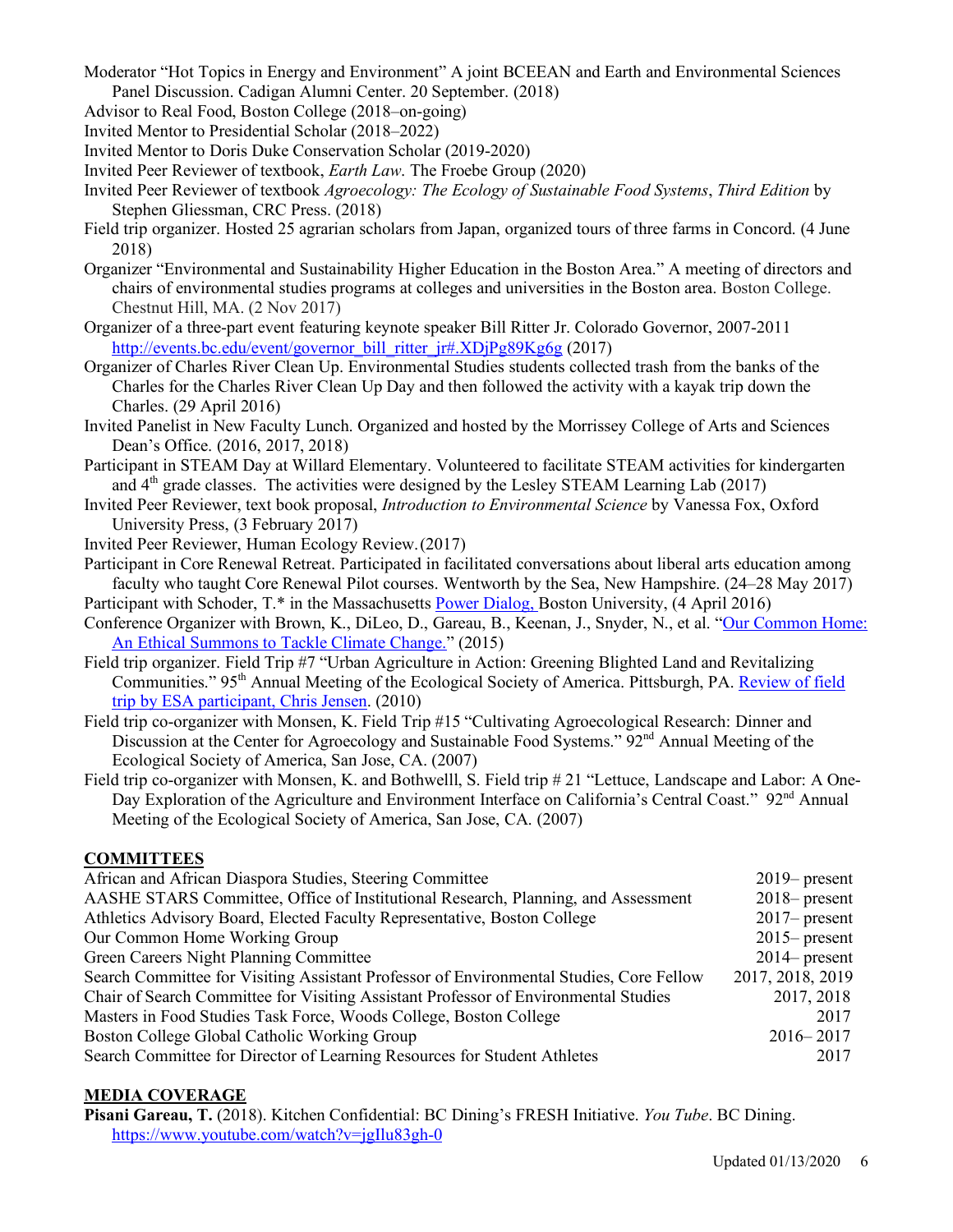| Pisani Gareau, T. and Snyder, N. (2017) Art in Focus Podcast: "Nature's Image" McMullen Student                                                                          |                     |  |  |  |
|--------------------------------------------------------------------------------------------------------------------------------------------------------------------------|---------------------|--|--|--|
| Ambassadors. Boston College                                                                                                                                              |                     |  |  |  |
| Interviewed for <b>Shaping the Core: Eighteen Faculty Have Paired Up for a Fresh Approach to the Common</b>                                                              |                     |  |  |  |
| Curriculum. (2015) Boston College Magazine. Spring Issue.                                                                                                                |                     |  |  |  |
| Interviewed for Setting a Course: A Tale of Two Core Offerings. (2015) Cornerstone: Boston College                                                                       |                     |  |  |  |
| Annual Report.                                                                                                                                                           |                     |  |  |  |
| Interviewed for Boston College Joins Dialogue on Climate Change in Hosting Four Day Conference                                                                           |                     |  |  |  |
| The Gavel: The Progressive Student Voice of Boston College, 27 September 2015.                                                                                           |                     |  |  |  |
| Interviewed for Launch Keys: New Support for Early-Stage Research. (2014) Boston College Magazine.                                                                       |                     |  |  |  |
| Fall Issue                                                                                                                                                               |                     |  |  |  |
|                                                                                                                                                                          |                     |  |  |  |
| PROFESSIONAL AND RESEARCH COLLABORATIONS                                                                                                                                 |                     |  |  |  |
| <b>Menus of Change University Research Collaborative</b>                                                                                                                 | $2017$ – present    |  |  |  |
| A working group of scholars, food service business leaders, and executive chefs from                                                                                     |                     |  |  |  |
| invited colleges and universities who are accelerating efforts to move Americans toward                                                                                  |                     |  |  |  |
| healthier, more sustainable, plant-forward diets. (Boston College's faculty representative)                                                                              |                     |  |  |  |
| <b>Essentials: An Interdisciplinary Faculty Seminar for Professors of the Practice</b>                                                                                   | $2017$ – present    |  |  |  |
| A multi-disciplinary group of professors of the practice that meet monthly to discuss the                                                                                |                     |  |  |  |
| joys, challenges, and opportunities of teaching at Boston College. We consider the big                                                                                   |                     |  |  |  |
| questions that face undergraduate students today and we might guide or inform campus-wide                                                                                |                     |  |  |  |
| solutions                                                                                                                                                                |                     |  |  |  |
| <b>Boston College Sustainability Office-Environmental Seminar Collaboration</b>                                                                                          | 2013-present        |  |  |  |
| I worked with former Sustainability Director, Robert Pion, and currently work with Bruce                                                                                 |                     |  |  |  |
| Dixon to arrange undergraduate research experiences with campus mentors. The research                                                                                    |                     |  |  |  |
| is presented in the Environmental Studies Research Poster Symposium in May and                                                                                           |                     |  |  |  |
| published on our website https://sites.google.com/bc.edu/envsundergradresearch/home                                                                                      |                     |  |  |  |
| <b>Minimum Tillage Rotations for Organic Feed and Forage Systems</b>                                                                                                     | $2009$ – present    |  |  |  |
| A group of Penn State researchers from the College of Agriculture studying the                                                                                           |                     |  |  |  |
| effect of different forage crop rotations with different intensities of tillage on weed                                                                                  |                     |  |  |  |
| populations, soil quality, beneficial and pest insect populations and economic returns.                                                                                  |                     |  |  |  |
| Habitat Improvement for Predators and Parasitoids (HIPP), UC-Santa Cruz                                                                                                  | $2006 - 2011$       |  |  |  |
| A group of UC researchers investigating the effect of perennial vegetation at the landscape                                                                              |                     |  |  |  |
| and field scale on biological control in vegetable systems.                                                                                                              |                     |  |  |  |
| <b>Functional Agricultural Biodiversity (FAB) Working Group</b>                                                                                                          | $2007 - 2009$       |  |  |  |
| A consortium of over 30 researchers and practioners working collectively to advance the                                                                                  |                     |  |  |  |
| knowledge and practice of habitat management for improved agroecological services in the                                                                                 |                     |  |  |  |
| Western region of the US.                                                                                                                                                |                     |  |  |  |
| Organic Research Network, Central Coast, CA                                                                                                                              | $2006 - 2009$       |  |  |  |
| A network of university researchers, extension educators, and non-profit organization                                                                                    |                     |  |  |  |
| educators working collaboratively to improve fertility and pest management strategies for                                                                                |                     |  |  |  |
| organic crop production. The group met regularly, shared research findings and disseminated                                                                              |                     |  |  |  |
| research results to grower groups in short courses, workshops and conferences (Eco Farm).                                                                                |                     |  |  |  |
| The Shennan Agroecology Lab, UC-Santa Cruz                                                                                                                               | $2002 - 2008$       |  |  |  |
| A team of agroecology researchers working on the sustainability of agricultural systems,                                                                                 |                     |  |  |  |
| watershed scale environmental health and management, integrated and biological pest                                                                                      |                     |  |  |  |
| management, soil and nitrogen management and international agricultural development.                                                                                     |                     |  |  |  |
| Agro-Food Studies Research Group, UC-Santa Cruz                                                                                                                          | $2002 - 2008$       |  |  |  |
| A multi-disciplinary collective of graduate students and faculty dedicated to research                                                                                   |                     |  |  |  |
| on issues of broad concern in the field of Agro-Food Studies.                                                                                                            |                     |  |  |  |
|                                                                                                                                                                          |                     |  |  |  |
| <b>PROFESSIONAL DEVELOPMENT</b>                                                                                                                                          |                     |  |  |  |
| National Council for Science and the Environment (NCSE) Annual Meeting, Wash DC<br><b>Council for Environmental Deans and Directors (CEDD)</b> Winter Program Conference | $2014 - 2017, 2020$ |  |  |  |
| $2014 - 2017, 2020$<br>$2017 - 2018$                                                                                                                                     |                     |  |  |  |
| Indigenous Helpers. A discussion group for faculty who are involved in working with the                                                                                  |                     |  |  |  |

personal/formational issues of their students.